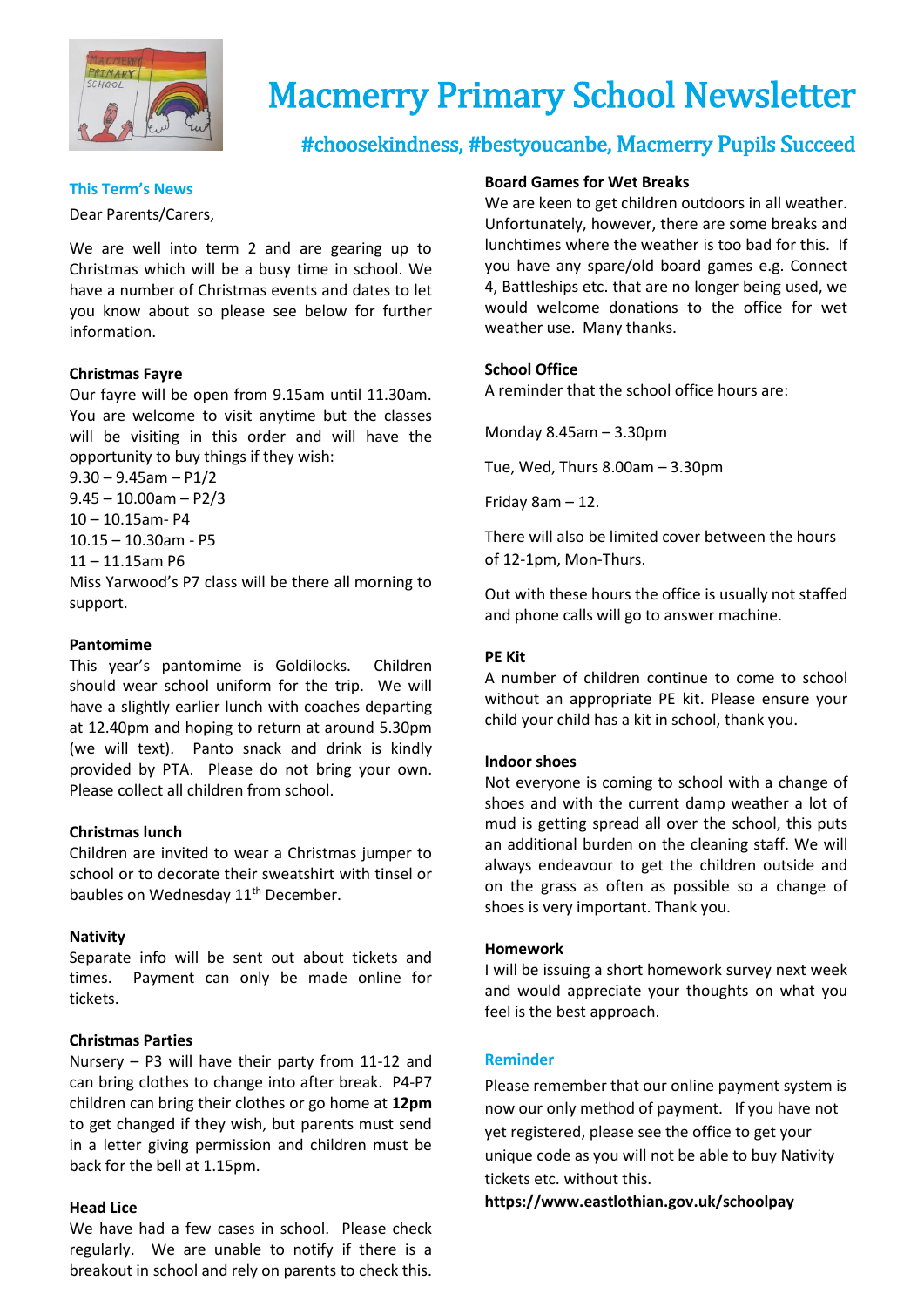### **Class news P1/2-Ms Power/ Ms Forshaw**

P1/2 are enjoying their topic *Toys - past, present and future.* Thank you to the parents who shared memories of their favourite childhood toys and games. More memories are very welcome. The class will work together to draw some designs of toys for the future. I'm sure they will have some incredible ideas.

In literacy the P1 children are reading CVC words and ditty sheets and learning how to spell simple green words phonetically. P2 are really enjoying their current RWI reading books and making good use of their developing reading skills across their learning which is fantastic to see. In numeracy the class is developing confidence with forward and backward counting and jumping up and down number lines. You could try this at home.

P1/2 are nearly finished a super block of singing sessions with a music specialist. The class have been developing their singing voice and the ability to keep the beat. Ask them for a demonstration!

### **Class news P2/3-Miss Hughes**

This term in P2/3 we have been looking at Weather and Climate. This has included discussions such as; why is the earth hotter and colder in some places than others? Where does rain come from? How do we measure different types of weather and why bother in the first place? The children have been thoroughly enjoying the art and music that can be made inspired by such scientific enquiries! After exploring making equal groups of numbers (beginning to learn our times tables) we have moved onto doing calculations and problem solving with much bigger numbers. We have also been working diligently in literacy and enjoying plenty of time to play too! We have also begun to rehearse our Nativity with our friends in P1/2. We are all working very hard on it and cannot wait to show to parents/carers. Look forward to seeing you all there! As always my door is open if there is anything you wish to specifically discuss about your child's learning or school experience.

#### **Class news P4-Mrs Burgess**

During outdoor learning P4 learned how to safely light fires in different conditions. We used the storm kettles to make hot chocolate and toasted marshmallows. Yummy! Some of us even tried eating mealy worms, very crunchy!

We are enjoying our new topic on 'Magical Mapping'. We have learned how to plot co-ordinates, make and follow pathways using directional language and how to draw simple maps. Next we will be learning how to use an O.S. map and we will test our skills on our walks to the woods.

We have set a class target to read for 30 minutes a day and are watching our word count scores on AR increase. One pupil has already reached 100000 words, a fantastic start to our reading challenge!

#### **Class news P5-Miss Weir**

P5 worked really hard on their learning last term. We loved doing the Romans! We learnt about the soldiers, emperors, entertainment and even enjoyed a Roman breakfast lying on the floor. We made Roman shields and learnt our Roman numerals using a catchy song.

This term our topic is South America. We have already started by looking at the country names and flags. This week we wrote brilliant reports on the Amazon rainforest and learnt where it is. We researched the facts using ICT, recorded them on mindmaps and put it all into a report. We will have lots of opportunities to write reports this term as this is our writing focus. In numeracy we have been working on our addition and subtraction. In maths we are learning about money to help us prepare for the Christmas fayre. We have started a new novel called the Christmasaurus and the Winter Witch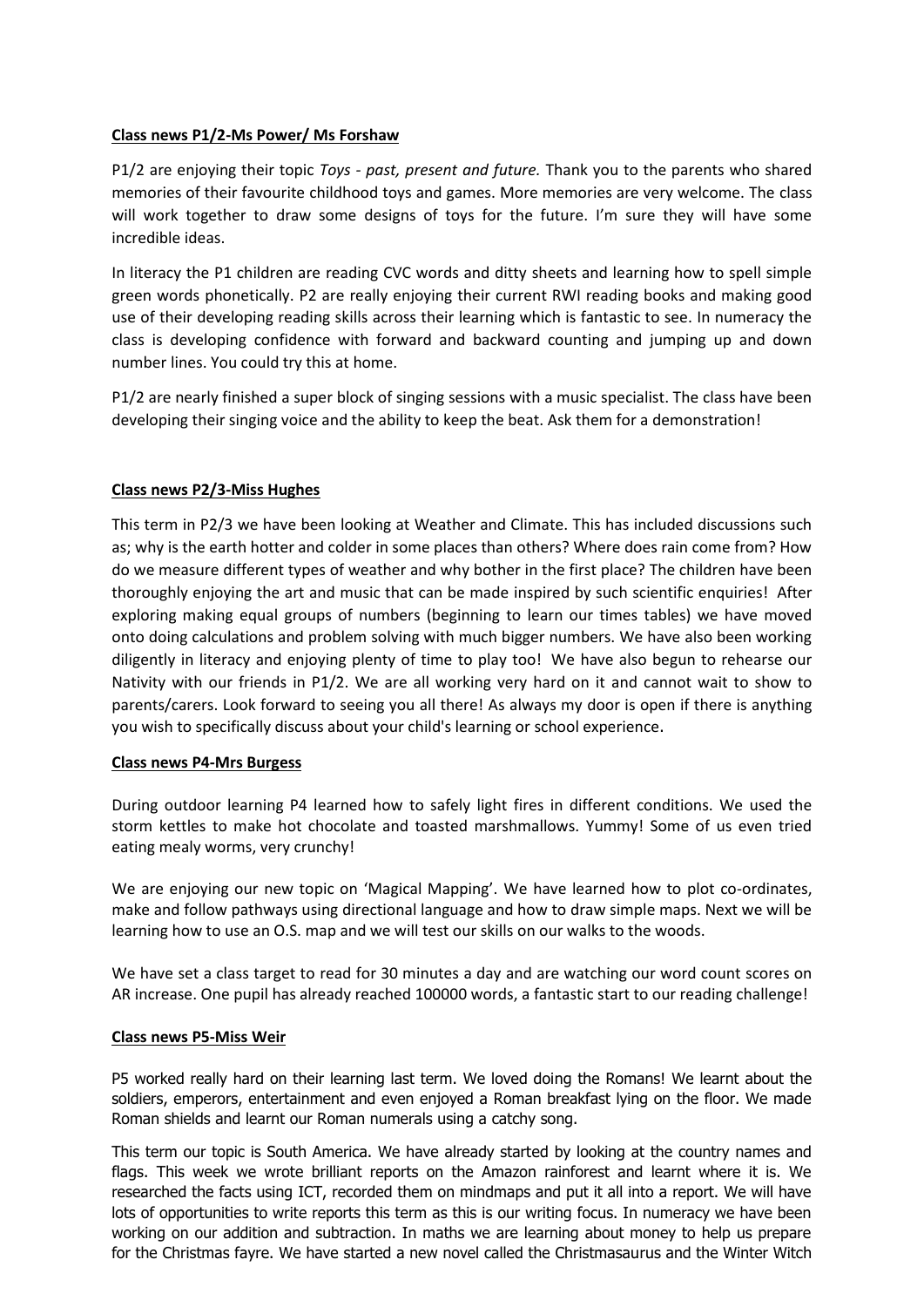which we are all really enjoying! And finally, we are really looking forward to going tree planting on Thursday the 28th with our community partners. Please remember to bring warm clothes, a snack and appropriate footwear that day. We are looking forward to another busy term!

#### **Class news P6-Miss Todd**

Primary 6 are focussing on the rainforest for this term. We have been looking at different locations as well as learning the key features of rainforests. We are looking forward to sharing our class assembly on **Friday 29th November** and all parents are invited for 9.15. In literacy we are developing our use of vocabulary to up-level our sentences and hook our reader within imaginative stories. We have been using non-fiction books to find information relating to our topic. In numeracy we are developing our addition and subtraction skills using a range of strategies and are focussing on time within Maths. We will be starting PE with the new PE teacher on Tuesday 26th November and will continue to have our second PE session on a Wednesday afternoon.

#### **Class news P7-Miss Yarwood**

P7 have been enjoying their new class responsibilities and experiences this term by raising money to support worthy causes such as the Poppy Appeal and Children in Need and contributing to the wider community by learning songs to perform for the over 50's club at the Macmerry Miners Welfare. They are also looking forward to our talk about the value of STEM, what to expect from the College experience and carrying out investigations. This term we will be studying Natural Disasters when the class will explore the Earth's greatest natural disasters and extreme weather phenomena, from raging tropical storms to violent erupting volcanoes to terrifying towering tsunamis across a range of subjects. The class will be developing their finding and using information skills through a variety of activities linked to the class topic. In numeracy, the class will develop and extend their mental strategies and perform written formal algorithms to solve addition and subtraction calculations. In maths, we will focus on money through a variety of practical activities to buy items and know how much change they should receive. We will also explore profit & loss and budgeting. This term P7 will have PE on a Tuesday and Thursday and we will be learning a variety of social dances leading up to the festive period.

#### **The Nest – Mrs Phillips**

After a lot of discussion, the pupils who are working with Mrs Phillips have decided to name their classroom -**The Nest.** At the beginning of this term we were learning about Sea Creatures and Autumn. Alongside our core learning we are currently investigating Space. We are also very excited about creating lots of Christmas crafts for the Fayre!

**Kind regards**

**Jonathan Revell Head teacher**

#### **Social Media**

Follow us on Twitter **@MacmerryPrimary**